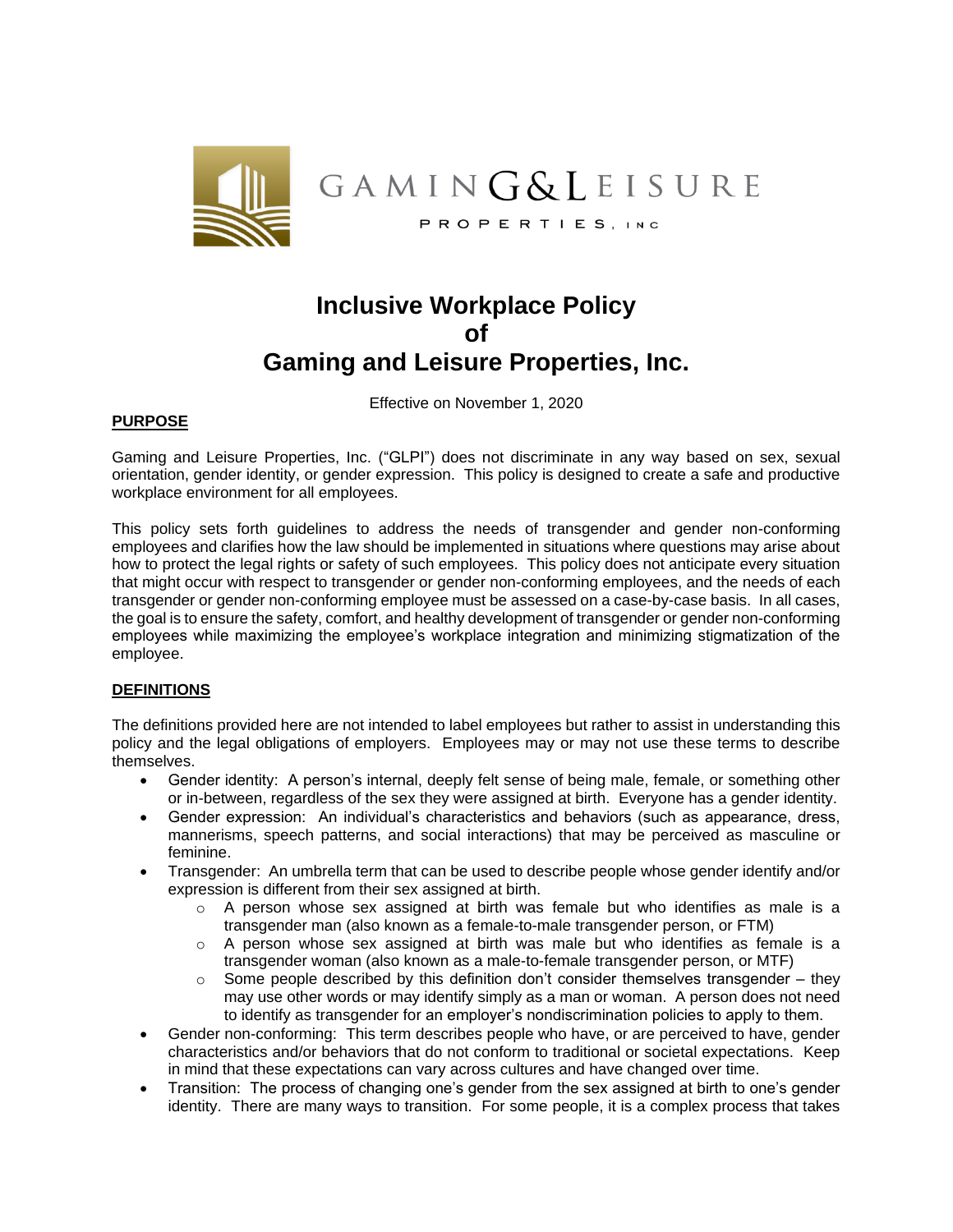place over a long period of time, while for others it is a one or two-step process that happens more quickly. Transition may include "coming out" (telling family, friends and coworkers); changing the name and/or sex on legal documents; and, for many transgender people, accessing medical treatment such as hormones and surgery.

- Sexual orientation: A person's physical or emotional attraction to people of the same and/or other gender. Straight, gay, and bisexual are some ways to describe sexual orientation. It is important to note that sexual orientation is distinct from gender identity and expression. Transgender people can be gay, lesbian, bisexual or straight, just like non-transgender people.
- LGBTQ+: A common abbreviation that refers to the lesbian, gay, bisexual and transgender community.

# **PRIVACY**

Transgender employees have the right to discuss their gender identity or expression openly, or to keep that information private. The transgender employee gets to decide when, with whom, and how much to share their private information. Information about an employee's transgender status (such as the sex they were assigned at birth) can constitute confidential medical information under privacy laws like HIPAA.

Management, Human Resources staff, or coworkers should not disclose information that may reveal an employee's transgender status or gender non-conforming presentation to others unless doing so is required or advisable in order to perform the individual's job function in accordance with this policy, a specific directive from your supervisor or the law. That kind of personal or confidential information may only be shared with the transgender employee's consent and with coworkers who truly need to know to do their jobs.

## **OFFICIAL RECORDS**

GLPI will change an employee's official record to reflect a change in name or gender upon request from the employee. Certain types of records, like those relating to payroll, may require a legal name change before the person's name can be changed. Most records, however, can be changed to reflect a person's preferred name without proof of a legal name change.

A transgender employee has the right to be addressed by the name and pronoun corresponding to the employee's gender identity. Official records will also be changed to reflect the employee's new name and gender upon the employee's request.

As quickly as practicable, we will make every effort to update any photographs at the transitioning employee's workplace, so the transitioning employee's gender identity and expression are represented accurately.

If a new or transitioning employee has questions about company records or ID documents, the employee should contact their local Human Resources Department.

#### **NAMES/PRONOUNS**

An employee has the right to be addressed by the name and pronoun that correspond to the employee's gender identity, upon request. A court-ordered name or gender change is not required. Intentional or persistent refusal to respect an employee's gender identity (for example, intentionally referring to the employee by a name or pronoun that does not correspond to the employee's gender identity) by any employee is not permissible and may result in disciplinary action. If you are unsure what pronoun a transitioning coworker might prefer, you can politely ask your coworker how they would like to be addressed.

## **TRANSITIONING ON THE JOB**

Employees who transition on the job can expect the support of management and human resources staff. HR will work with each transitioning employee individually to ensure a successful workplace transition.